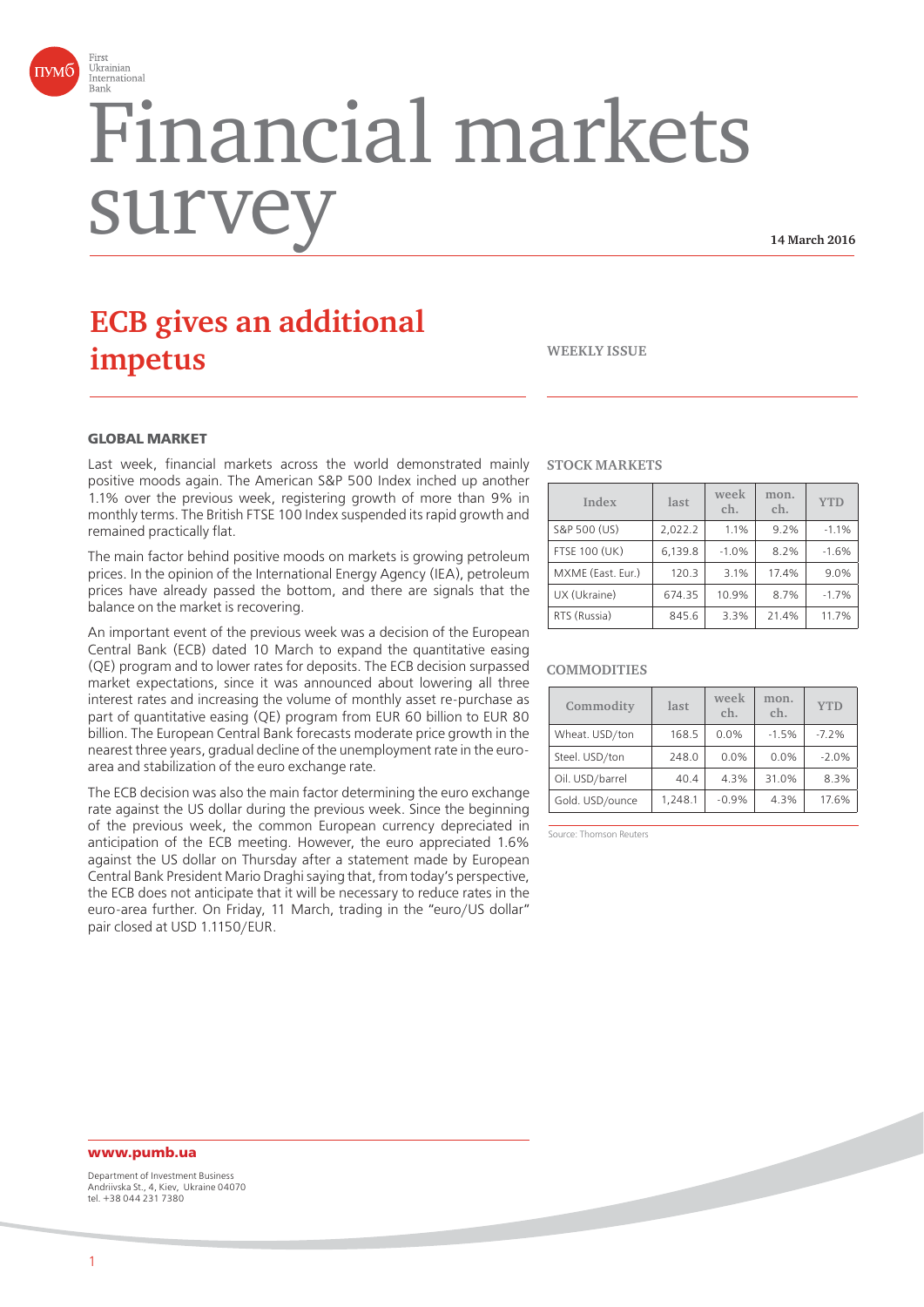

# **MACROECONOMICS**

#### **Inflation**

According to information of the State Statistics Service, consumer prices inched down 0.4% in February 2016 compared to the previous month. In annual terms, consumer inflation slowed down to 32.7%.

The main factor behind deflation was lower prices for food products, tobacco products, clothes, and footwear. At the same time, prices for housing and utility services inched up 0.3% in February 2016. Compared to February 2015, prices for housing and utility services doubled.

In February 2016, producer prices went up 1.5%. However, producer prices slowed down to 17.4% in annual terms. Prices in mining industry grew the most – 6.4%. In particular, prices in the production of black coal soared 17.2%.

#### **BOND MARKET**

Last week, the Ministry of Finance of Ukraine did not manage to raise resources to the State Budget of Ukraine by way of placing internal government bonds. On 9 March, one bid was submitted for purchasing internal government bonds denominated in hryvnia and maturing in two years. The Ministry of Finance did not satisfy this bid, perhaps, considering that the requested earning rate of 19.80% was too high.

#### **NBU OPERATIONS**

On 9 March, the NBU allocated loans totaling UAH 469 million to two banks to support liquidity. The loans were provided for 42 days. The weighted average interest rate for these loans stood at 22.55% per annum. Two weeks earlier, a refinancing loan was allocated for 89 days under 22% per annum. In addition, one bank received an overnight loan totaling UAH 1.5 billion on 9 March. The interest rate for this loan landed at 24% per annum.

In the course of the four working days of the previous week, the National Bank of Ukraine managed to raise UAH 38.8 billion by way of placing certificates of deposit. At that, the NBU placed overnight certificates of deposit for the total of UAH 21.9 billion over the above-mentioned period.

During the previous week, the weighted average interest rate for the longest-term deposit certificates (maturing in 30 days) reached 20.32% per annum.

Last week, the overall level of the banking system liquidity went down mainly because of a drop in the volume of deposit certificates in circulation.

#### **STOCK MARKET**

Last week, the Ukrainian stock market grew steeply. Over the three working day of the previous week, the Ukrainian Exchange (UX) Index jumped 10.9% and closed at 674.35 points on Friday, 11 March.

On 9 March, UNIVER Capital Investment Group, a limited liability company, completed the process of buying out a 23% stake in the Ukrainian Exchange (UX), a public joint stock company, from the Moscow Exchange (MOEX, Russian Federation). In late December 2015, the National Securities and Stock Market Commission of Ukraine (NSSMC) granted permission to Teta Partners Ltd, a British company affiliated with the UNIVER Capital Group, to purchase significant mediated participation in the Ukrainian Exchange. In **CONSUMER PRICE INDEX (month-on-month of the previous year)**



#### **BANKING SYSTEM LIQUIDITY**



#### **THE UX INDEX**





**14 March 2016**

2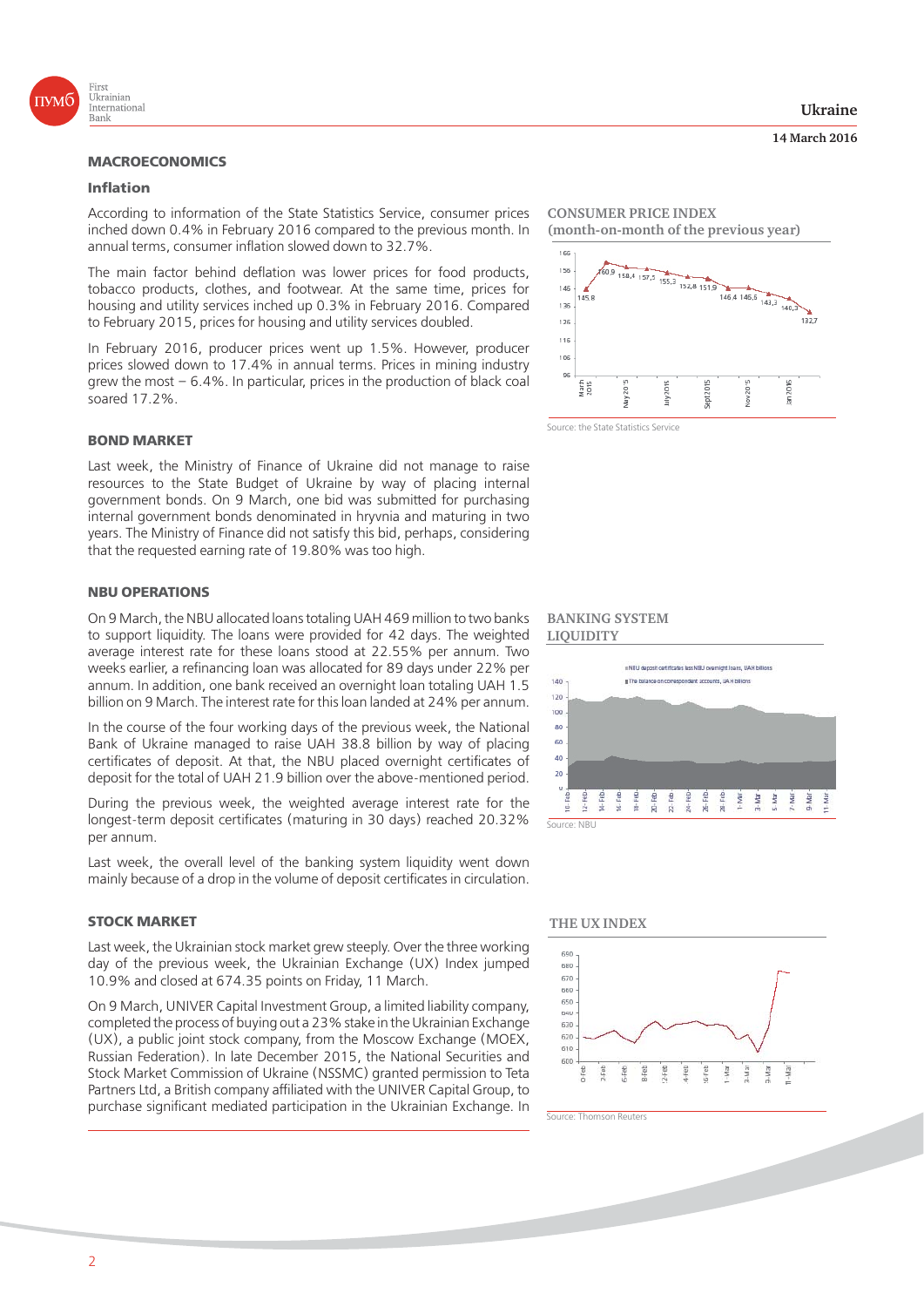

addition, in early January 2016, the National Securities and Stock Market Commission of Ukraine granted permission to Dragon Capital, a limited liability company, to purchase 4,997 shares of the Ukrainian Exchange (a 19.988% stake). The relevant bargain was completed in early February 2016.

Thus, the Moscow Exchange withdrew from the Ukrainian Exchange capital completely.

#### **FOREIGN EXCHANGE MARKET**

During the previous week, the exchange rate of the Ukrainian national currency against the US dollar appreciated. Last week, trading on the interbank foreign exchange market ranged within the following limits: UAH 26.10-26.40/USD on Wednesday, 9 March, UAH 25.40-25.80/USD on Thursday, 10 March, UAH 25.50-25.95/USD on Friday, 11 March, and UAH 25.90-26.30/USD on Saturday, 12 March. The maximum foreign exchange sales volumes were registered on Friday, 11 March: above USD 0.45 billion (all currencies), including sales of the American currency alone for the total of more than USD 0.32 billion.

Last week, the overall foreign exchange sales volumes on the interbank foreign exchange market totaled USD 1.3 billion. On 10 March, the National Bank held a tender to buy foreign exchange. As a result of this tender, market participants sold USD 55.1 million to the National Bank at the weighted average exchange rate of UAH 25.23/USD. On 12 March, the National Bank acted as a seller of foreign exchange and satisfied bids of market participants for purchasing USD 11.4 million at the weighted average exchange rate of UAH 26.04/USD.

#### **INTERBANK LENDING MARKET**

During the previous week, the cost of overnight loans and weekly resources reached 20.00-21.00% per annum, while monthly resources cost 20.00- 22.00% per annum.

During the previous week, the balance on correspondent accounts fluctuated within the limits of UAH 35-39 billion. As of Saturday morning, 12 March, the balance on correspondent accounts totaled UAH 39.2 billion.



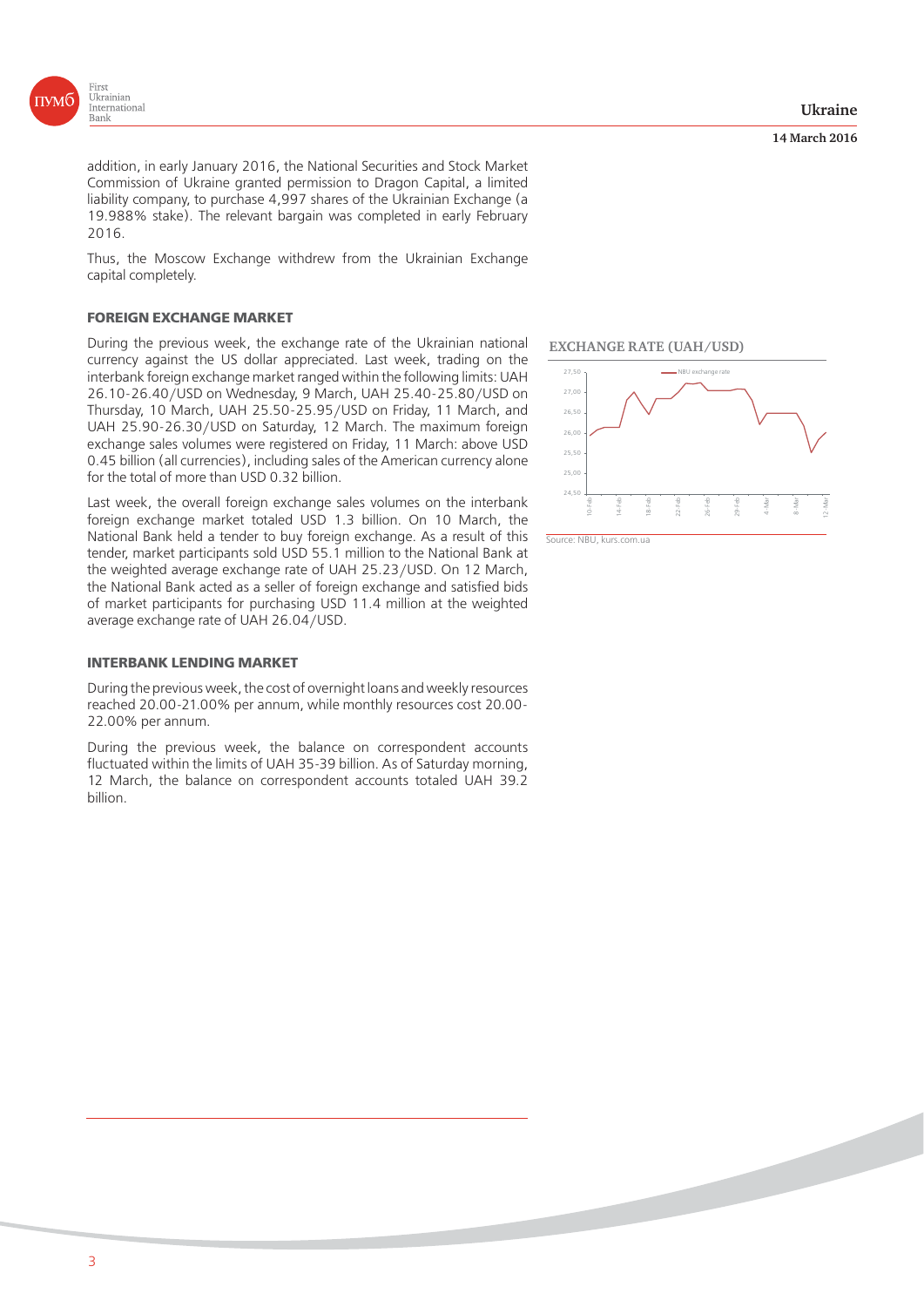

## **Ukraine**

# **14 March 2016**

# **UKRAINE'S MACROECONOMIC INDICATORS**

| Indicator                                                               | 2014    | 2015                    | 2016                        |
|-------------------------------------------------------------------------|---------|-------------------------|-----------------------------|
| GDP, %                                                                  | $-6.8$  | $-1.2$<br>(4th quarter) |                             |
| Industrial output, %                                                    | $-10.1$ | $-13.4$                 | $-1.7$<br>(January)         |
| Consumer price growth,<br>% year-on-year                                | 24.9    | 43.3                    | 32.7<br>(February)          |
| Producer price growth, %<br>year-on-year                                | 31.8    | 25.4                    | 17.4<br>(February)          |
| Balance of trade, USD<br><b>billions</b>                                | $-4.6$  | $-1.2$                  |                             |
| Official exchange rate,<br>annual average, UAH/<br><b>USD</b>           | 11.89   |                         |                             |
| Weighted average interbank<br>exchange rate, annual average,<br>UAH/USD | 11.89   | 21.85                   | 25.50<br>(January-February) |
| Weighted average interbank<br>exchange rate, by year end,<br>UAH/USD    | 15.77   | 24.00                   | 27.09<br>(January-February) |
| Banking system assets, % of gr<br>owth                                  | 3.0     | $-4.7$                  | 3.1<br>(January)            |

Source: the State Statistics Service, NBU